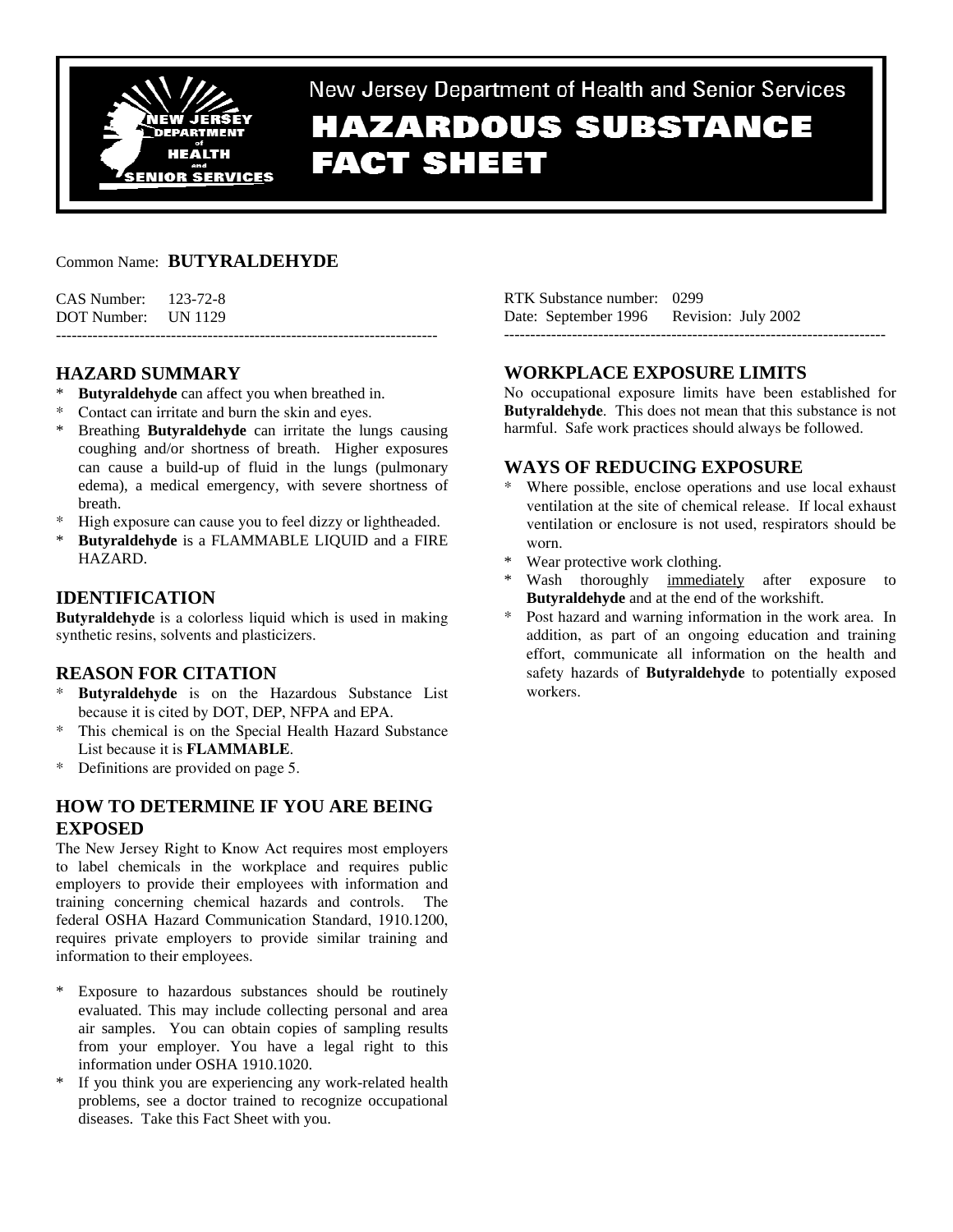This Fact Sheet is a summary source of information of all potential and most severe health hazards that may result from exposure. Duration of exposure, concentration of the substance and other factors will affect your susceptibility to any of the potential effects described below.

---------------------------------------------------------------------------

# **HEALTH HAZARD INFORMATION**

#### **Acute Health Effects**

The following acute (short-term) health effects may occur immediately or shortly after exposure to **Butyraldehyde**:

- Contact can irritate and burn the skin and eyes.
- \* Breathing **Butyraldehyde** can irritate the lungs causing coughing and/or shortness of breath. Higher exposures can cause a build-up of fluid in the lungs (pulmonary edema), a medical emergency, with severe shortness of breath.
- High exposure can cause you to feel dizzy or lightheaded.

#### **Chronic Health Effects**

The following chronic (long-term) health effects can occur at some time after exposure to **Butyraldehyde** and can last for months or years:

#### **Cancer Hazard**

\* According to the information presently available to the New Jersey Department of Health and Senior Services, **Butyraldehyde** has not been tested for its ability to cause cancer in animals.

#### **Reproductive Hazard**

According to the information presently available to the New Jersey Department of Health and Senior Services, **Butyraldehyde** has not been tested for its ability to affect reproduction.

#### **Other Long-Term Effects**

**Butyraldehyde** has not been tested for other chronic (longterm) health effects.

#### **MEDICAL**

#### **Medical Testing**

If symptoms develop or overexposure is suspected, the following is recommended:

\* Consider chest x-ray after acute overexposure.

Any evaluation should include a careful history of past and present symptoms with an exam. Medical tests that look for damage already done are not a substitute for controlling exposure.

Request copies of your medical testing. You have a legal right to this information under OSHA 1910.1020.

#### **Mixed Exposures**

Because smoking can cause heart disease, as well as lung cancer, emphysema, and other respiratory problems, it may worsen respiratory conditions caused by chemical exposure. Even if you have smoked for a long time, stopping now will reduce your risk of developing health problems.

#### **WORKPLACE CONTROLS AND PRACTICES**

Unless a less toxic chemical can be substituted for a hazardous substance, **ENGINEERING CONTROLS** are the most effective way of reducing exposure. The best protection is to enclose operations and/or provide local exhaust ventilation at the site of chemical release. Isolating operations can also reduce exposure. Using respirators or protective equipment is less effective than the controls mentioned above, but is sometimes necessary.

In evaluating the controls present in your workplace, consider: (1) how hazardous the substance is, (2) how much of the substance is released into the workplace and (3) whether harmful skin or eye contact could occur. Special controls should be in place for highly toxic chemicals or when significant skin, eye, or breathing exposures are possible.

In addition, the following controls are recommended:

- \* Where possible, automatically pump liquid **Butyraldehyde** from drums or other storage containers to process containers.
- \* Before entering a confined space where **Butyraldehyde** may be present, check to make sure that an explosive concentration does not exist.

Good **WORK PRACTICES** can help to reduce hazardous exposures. The following work practices are recommended:

- \* Workers whose clothing has been contaminated by **Butyraldehyde** should change into clean clothing promptly.
- Contaminated work clothes should be laundered by individuals who have been informed of the hazards of exposure to **Butyraldehyde**.
- Eye wash fountains should be provided in the immediate work area for emergency use.
- \* If there is the possibility of skin exposure, emergency shower facilities should be provided.
- \* On skin contact with **Butyraldehyde**, immediately wash or shower to remove the chemical. At the end of the workshift, wash any areas of the body that may have contacted **Butyraldehyde**, whether or not known skin contact has occurred.
- Do not eat, smoke, or drink where **Butyraldehyde** is handled, processed, or stored, since the chemical can be swallowed. Wash hands carefully before eating, drinking, applying cosmetics, smoking, or using the toilet.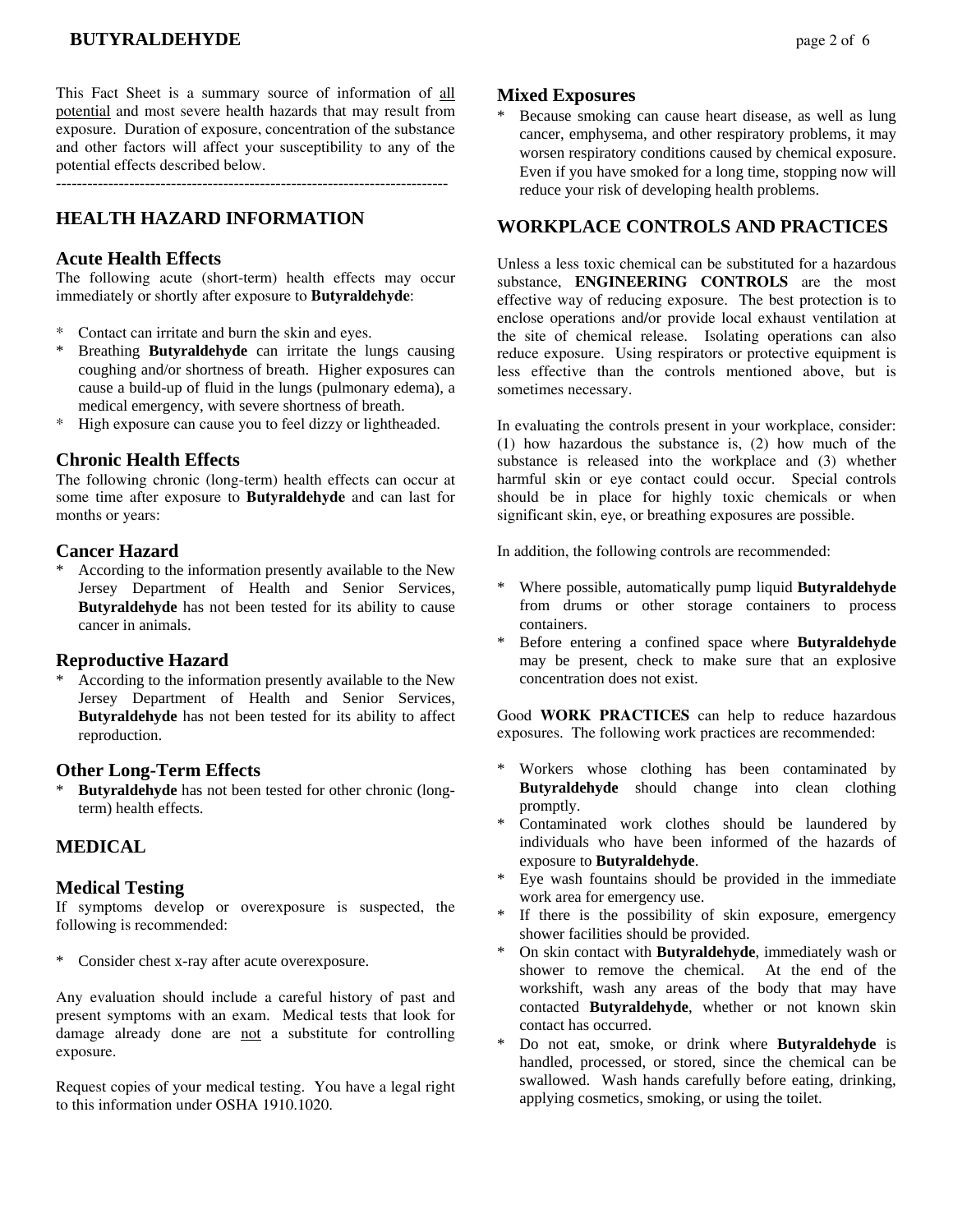## **PERSONAL PROTECTIVE EQUIPMENT**

WORKPLACE CONTROLS ARE BETTER THAN PERSONAL PROTECTIVE EQUIPMENT. However, for some jobs (such as outside work, confined space entry, jobs done only once in a while, or jobs done while workplace controls are being installed), personal protective equipment may be appropriate.

OSHA 1910.132 requires employers to determine the appropriate personal protective equipment for each hazard and to train employees on how and when to use protective equipment.

The following recommendations are only guidelines and may not apply to every situation.

#### **Clothing**

- Avoid skin contact with **Butyraldehyde**. Wear protective gloves and clothing. Safety equipment suppliers/ manufacturers can provide recommendations on the most protective glove/clothing material for your operation.
- \* All protective clothing (suits, gloves, footwear, headgear) should be clean, available each day, and put on before work.
- \* ACGIH recommends *Butyl Rubber, Polyethylene* and *Teflon* as protective materials.

#### **Eye Protection**

- \* Wear indirect-vent, impact and splash resistant goggles when working with liquids.
- \* Wear a face shield along with goggles when working with corrosive, highly irritating or toxic substances.

#### **Respiratory Protection**

**IMPROPER USE OF RESPIRATORS IS DANGEROUS.** Such equipment should only be used if the employer has a written program that takes into account workplace conditions, requirements for worker training, respirator fit testing and medical exams, as described in OSHA 1910.134.

\* Where the potential for overexposure exists, use a NIOSH approved supplied-air respirator with a full facepiece operated in a pressure-demand or other positive-pressure mode. For increased protection use in combination with an auxiliary self-contained breathing apparatus operated in a pressure-demand or other positive-pressure mode.

#### **HANDLING AND STORAGE**

- Prior to working with **Butyraldehyde** you should be trained on its proper handling and storage.
- \* **Butyraldehyde** is not compatible with OXIDIZING AGENTS (such as PERCHLORATES, PEROXIDES, PERMANGANATES, CHLORATES, NITRATES, CHLORINE, BROMINE and FLUORINE); **STRONG**

 ACIDS (such as HYDROCHLORIC, SULFURIC and NITRIC); STRONG BASES (such as SODIUM HYDROXIDE and POTASSIUM HYDROXIDE); AMMONIA; and AMINES.

- Store in tightly closed containers in a cool, well-ventilated area.
- Sources of ignition, such as smoking and open flames, are prohibited where **Butyraldehyde** is used, handled, or stored.
- Metal containers involving the transfer of **Butyraldehyde** should be grounded and bonded.
- Use only non-sparking tools and equipment, especially when opening and closing containers of **Butyraldehyde**.

## **QUESTIONS AND ANSWERS**

- Q: If I have acute health effects, will I later get chronic health effects?
- A: Not always. Most chronic (long-term) effects result from repeated exposures to a chemical.
- Q: Can I get long-term effects without ever having shortterm effects?
- A: Yes, because long-term effects can occur from repeated exposures to a chemical at levels not high enough to make you immediately sick.
- Q: What are my chances of getting sick when I have been exposed to chemicals?
- A: The likelihood of becoming sick from chemicals is increased as the amount of exposure increases. This is determined by the length of time and the amount of material to which someone is exposed.
- Q: When are higher exposures more likely?
- A: Conditions which increase risk of exposure include physical and mechanical processes (heating, pouring, spraying, spills and evaporation from large surface areas such as open containers), and "confined space" exposures (working inside vats, reactors, boilers, small rooms, etc.).
- Q: Is the risk of getting sick higher for workers than for community residents?
- A: Yes. Exposures in the community, except possibly in cases of fires or spills, are usually much lower than those found in the workplace. However, people in the community may be exposed to contaminated water as well as to chemicals in the air over long periods. This may be a problem for children or people who are already ill.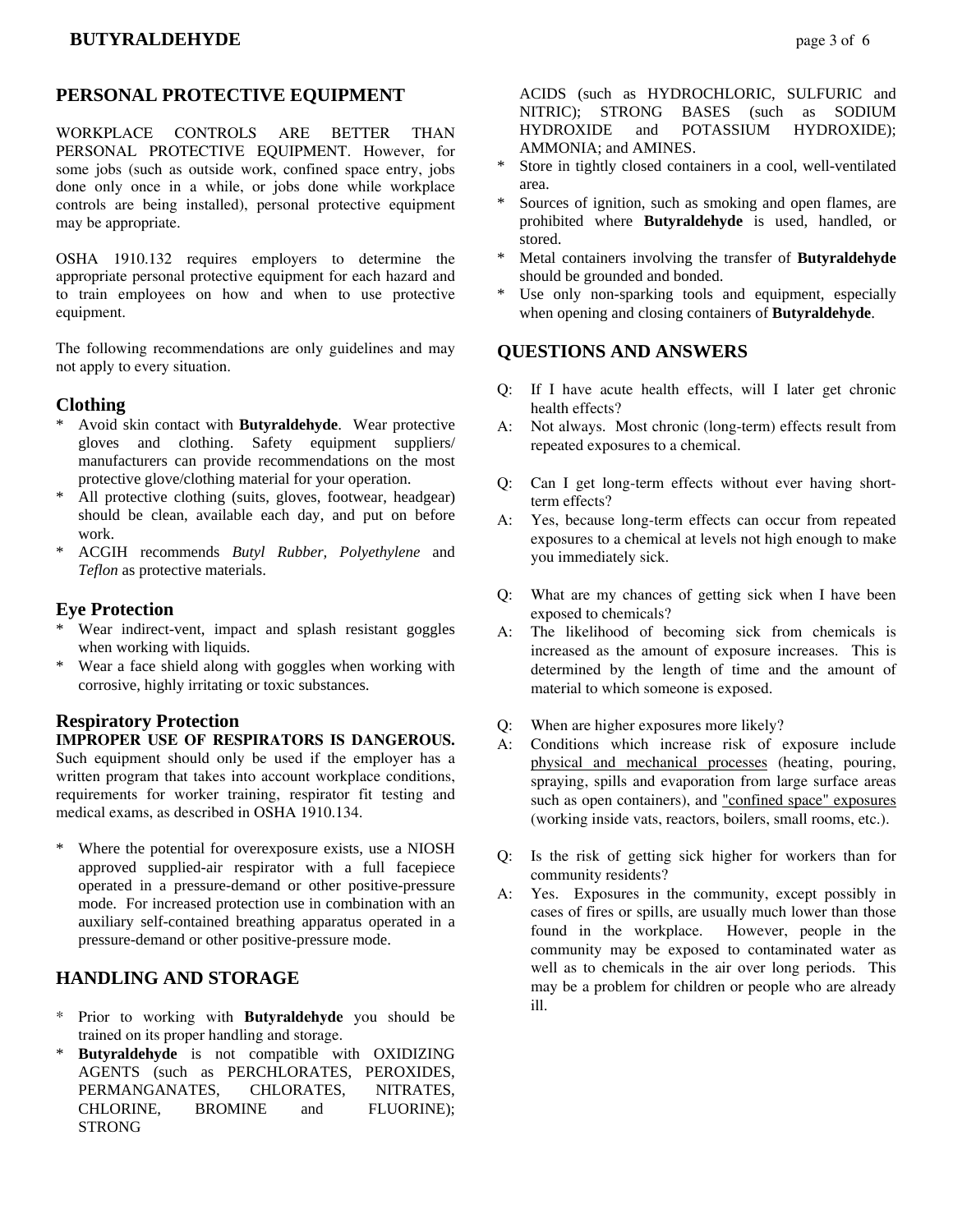------------------------------------------------------------------------ The following information is available from:

 New Jersey Department of Health and Senior Services Occupational Health Service PO Box 360 Trenton, NJ 08625-0360 (609) 984-1863 (609) 984-7407 (fax)

Web address: http://www.state.nj.us/health/eoh/odisweb/

#### **Industrial Hygiene Information**

Industrial hygienists are available to answer your questions regarding the control of chemical exposures using exhaust ventilation, special work practices, good housekeeping, good hygiene practices, and personal protective equipment including respirators. In addition, they can help to interpret the results of industrial hygiene survey data.

#### **Medical Evaluation**

If you think you are becoming sick because of exposure to chemicals at your workplace, you may call personnel at the Department of Health and Senior Services, Occupational Health Service, who can help you find the information you need.

#### **Public Presentations**

Presentations and educational programs on occupational health or the Right to Know Act can be organized for labor unions, trade associations and other groups.

#### **Right to Know Information Resources**

The Right to Know Infoline (609) 984-2202 can answer questions about the identity and potential health effects of chemicals, list of educational materials in occupational health, references used to prepare the Fact Sheets, preparation of the Right to Know Survey, education and training programs, labeling requirements, and general information regarding the Right to Know Act. Violations of the law should be reported to (609) 984-2202.

 $-$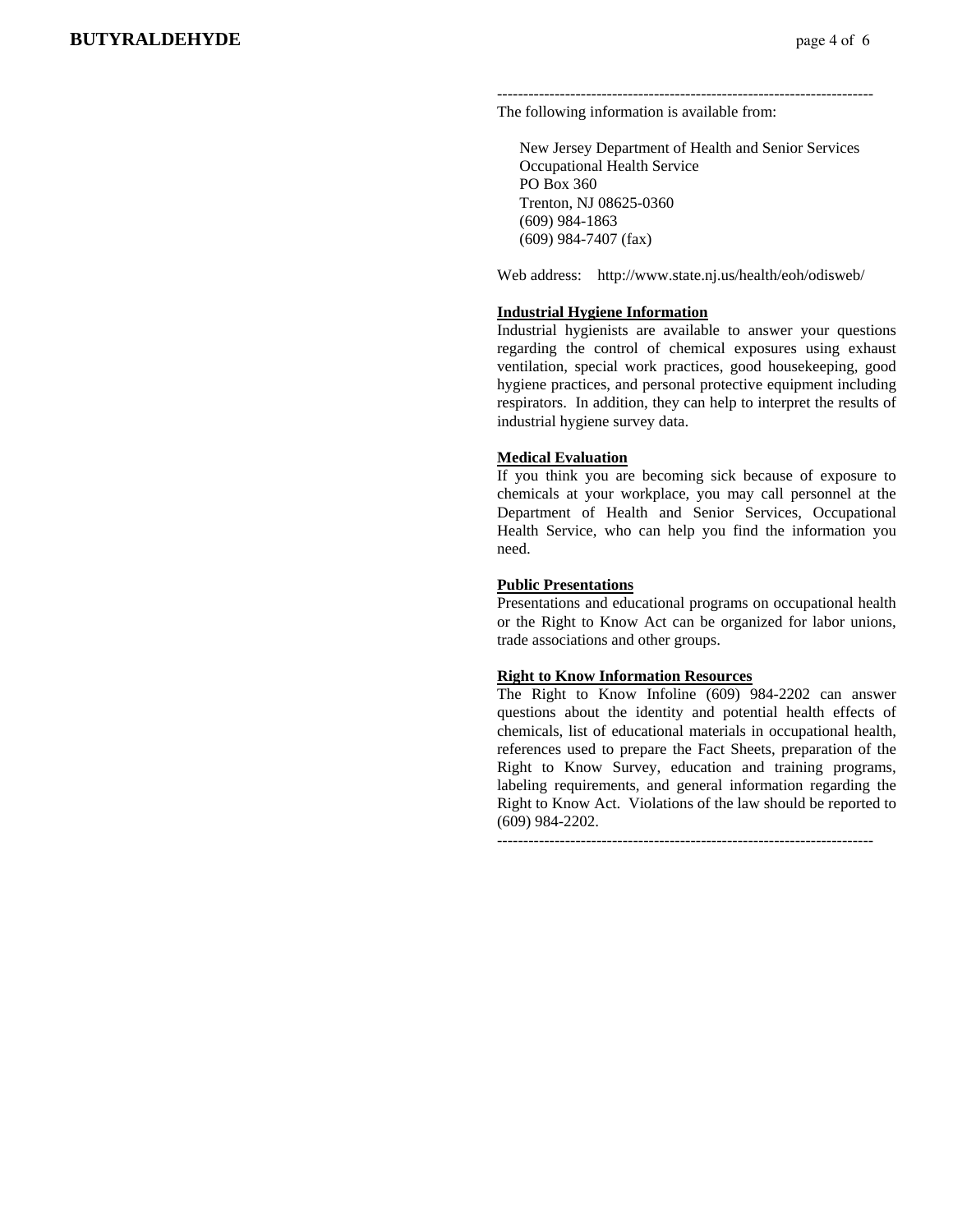#### **DEFINITIONS**

**ACGIH** is the American Conference of Governmental Industrial Hygienists. It recommends upper limits (called TLVs) for exposure to workplace chemicals.

A **carcinogen** is a substance that causes cancer.

The **CAS number** is assigned by the Chemical Abstracts Service to identify a specific chemical.

A **combustible** substance is a solid, liquid or gas that will burn.

A **corrosive** substance is a gas, liquid or solid that causes irreversible damage to human tissue or containers.

**DEP** is the New Jersey Department of Environmental **Protection** 

**DOT** is the Department of Transportation, the federal agency that regulates the transportation of chemicals.

**EPA** is the Environmental Protection Agency, the federal agency responsible for regulating environmental hazards.

A **fetus** is an unborn human or animal.

A **flammable** substance is a solid, liquid, vapor or gas that will ignite easily and burn rapidly.

The **flash point** is the temperature at which a liquid or solid gives off vapor that can form a flammable mixture with air.

**HHAG** is the Human Health Assessment Group of the federal EPA.

**IARC** is the International Agency for Research on Cancer, a scientific group that classifies chemicals according to their cancer-causing potential.

A **miscible** substance is a liquid or gas that will evenly dissolve in another.

**mg/m3** means milligrams of a chemical in a cubic meter of air. It is a measure of concentration (weight/volume).

A **mutagen** is a substance that causes mutations. A **mutation** is a change in the genetic material in a body cell. Mutations can lead to birth defects, miscarriages, or cancer.

**NAERG** is the North American Emergency Response Guidebook. It was jointly developed by Transport Canada, the United States Department of Transportation and the Secretariat of Communications and Transportation of Mexico. It is a guide for first responders to quickly identify the specific or generic hazards of material involved in a transportation incident, and to protect themselves and the general public during the initial response phase of the incident.

**NCI** is the National Cancer Institute, a federal agency that determines the cancer-causing potential of chemicals.

**NFPA** is the National Fire Protection Association. It classifies substances according to their fire and explosion hazard.

**NIOSH** is the National Institute for Occupational Safety and Health. It tests equipment, evaluates and approves respirators, conducts studies of workplace hazards, and proposes standards to OSHA.

**NTP** is the National Toxicology Program which tests chemicals and reviews evidence for cancer.

**OSHA** is the Occupational Safety and Health Administration, which adopts and enforces health and safety standards.

**PEL** is the Permissible Exposure Limit which is enforceable by the Occupational Safety and Health Administration.

**PIH** is a DOT designation for chemicals which are Poison Inhalation Hazards.

**ppm** means parts of a substance per million parts of air. It is a measure of concentration by volume in air.

A **reactive** substance is a solid, liquid or gas that releases energy under certain conditions.

A **teratogen** is a substance that causes birth defects by damaging the fetus.

**TLV** is the Threshold Limit Value, the workplace exposure limit recommended by ACGIH.

The **vapor pressure** is a measure of how readily a liquid or a solid mixes with air at its surface. A higher vapor pressure indicates a higher concentration of the substance in air and therefore increases the likelihood of breathing it in.